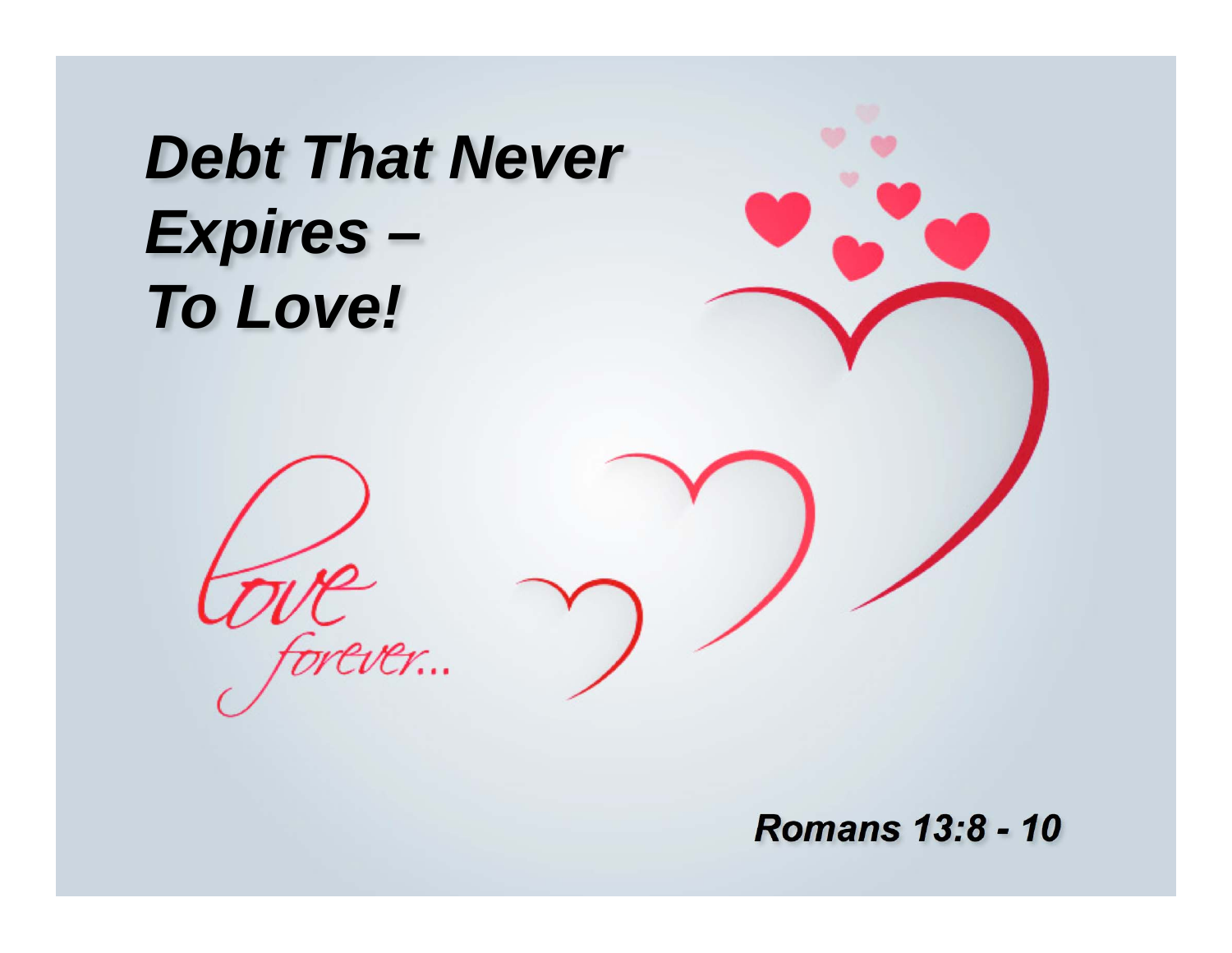

## *What The Bible Says About Friendship*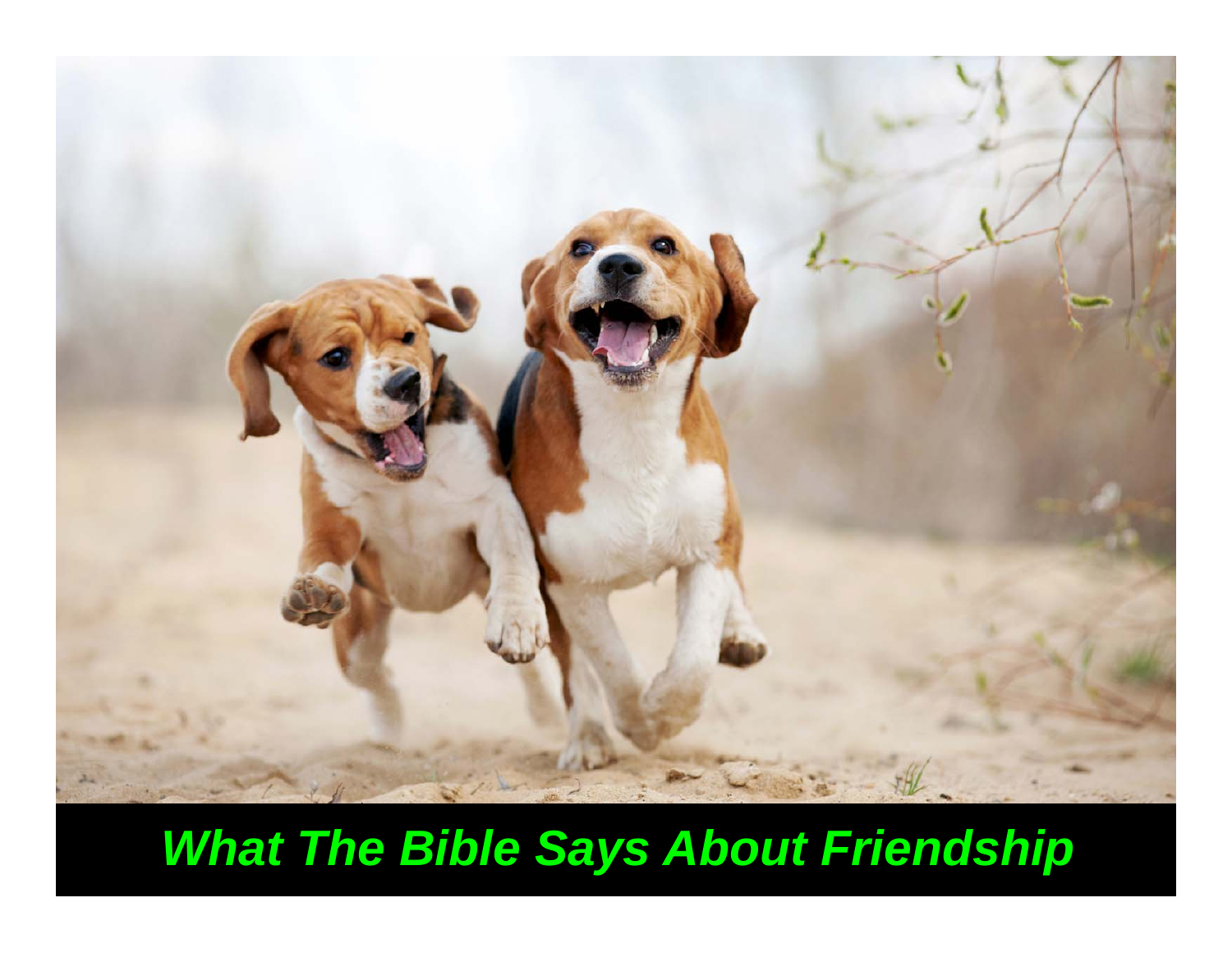## *How To Pick A Close Friend*

*Prov. 12:26*  -*Choose a godly person* 

- *Prov. 13:20*  -*Choose a wise person*
- *Prov. 22:24-25* - *Choose one not given to anger*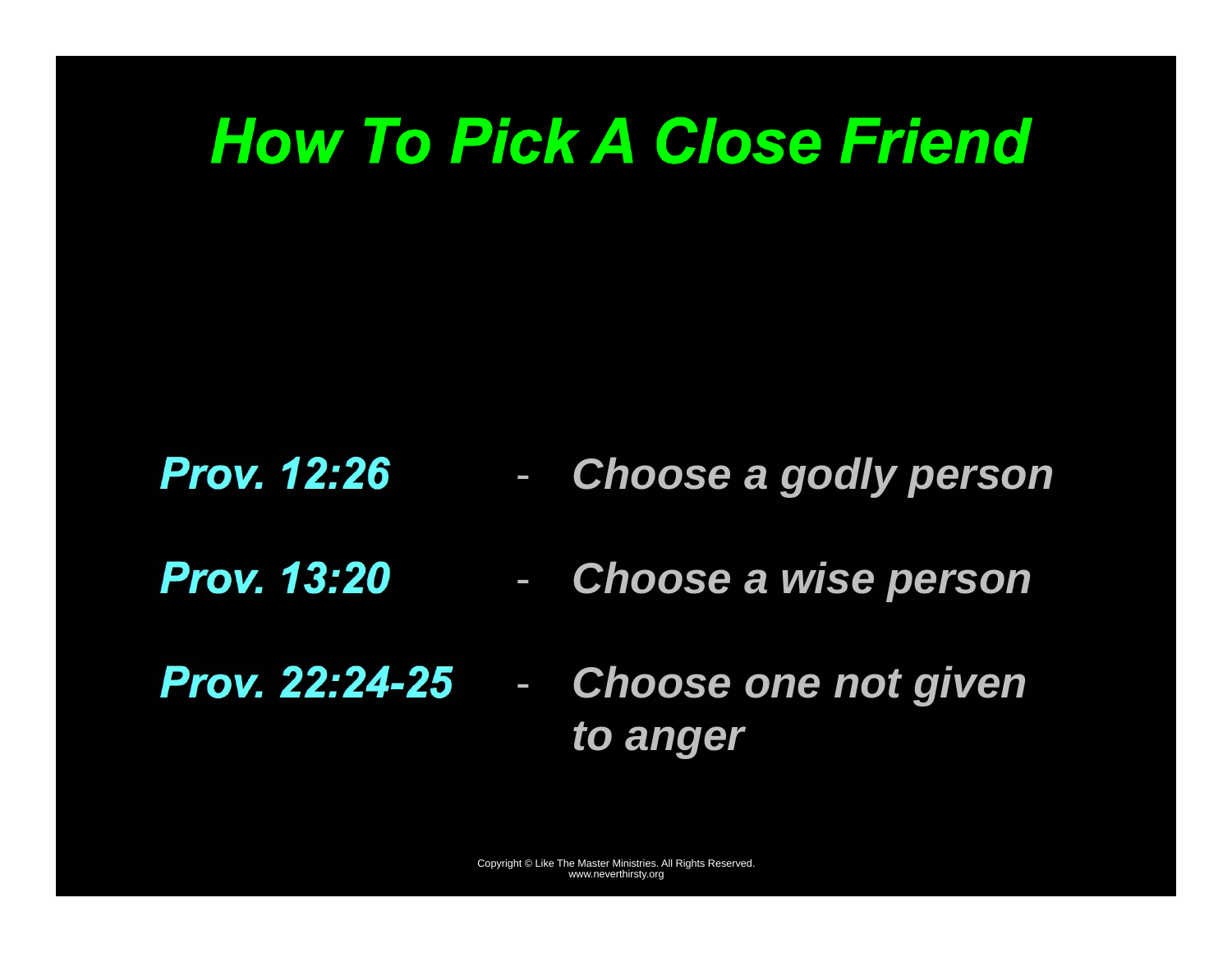## *Characteristics Of A Close Friend*

- *Prov. 17:17 Loves at all times*
- *Prov. 18:24*  -*Lovingly sticks close*
- *Prov. 27:6*  -*Cares about your holiness*
- *Prov. 27:10*  -*Does not forsake you*
- *John 15:13-15* -*Will sacrifice for you*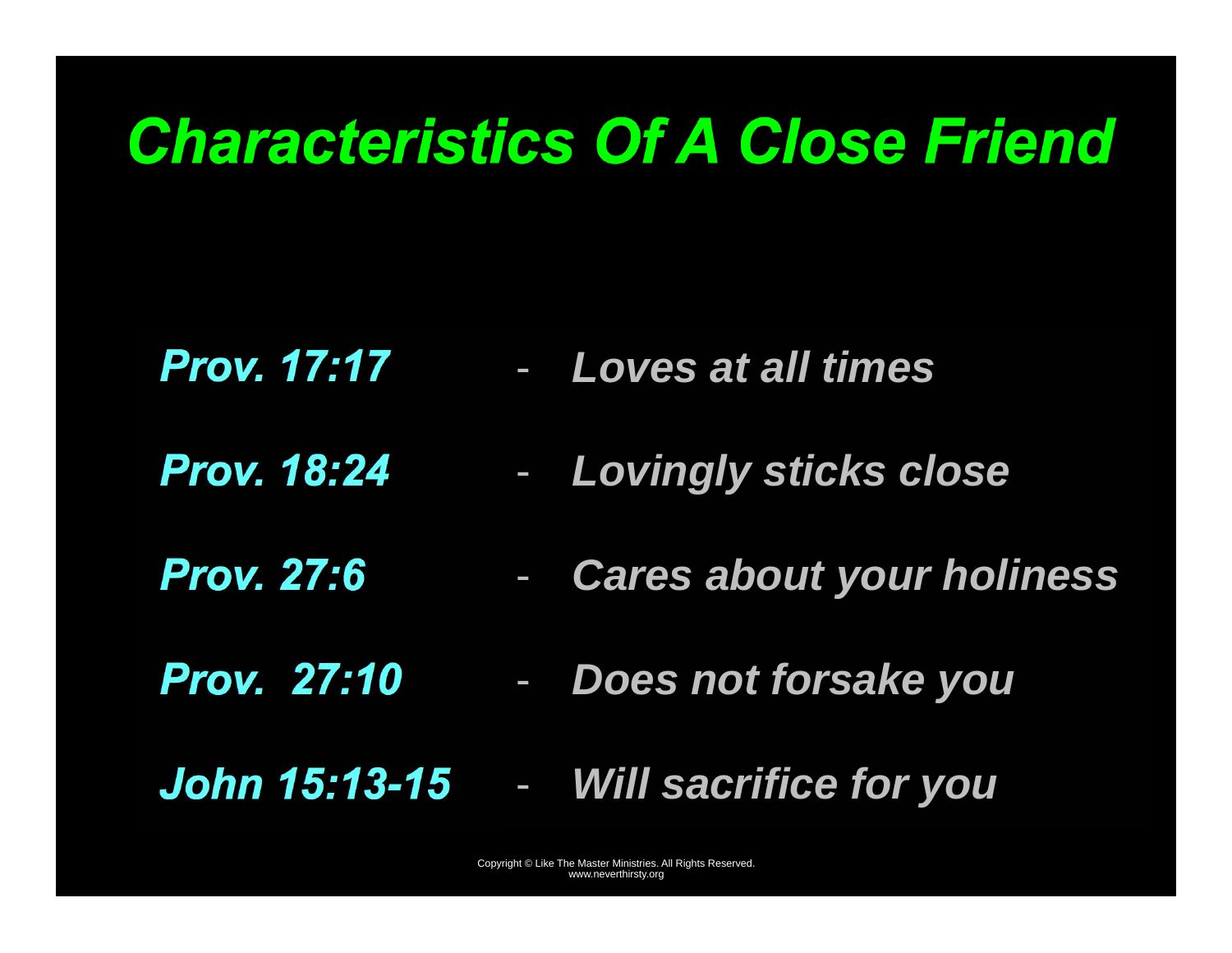## *Outline of Our Study Romans 13:8 - 10*

#### *v. 8*  - *The Command*

- *v. 8b-9 The Reason*
- *v. 10 The Conclusion*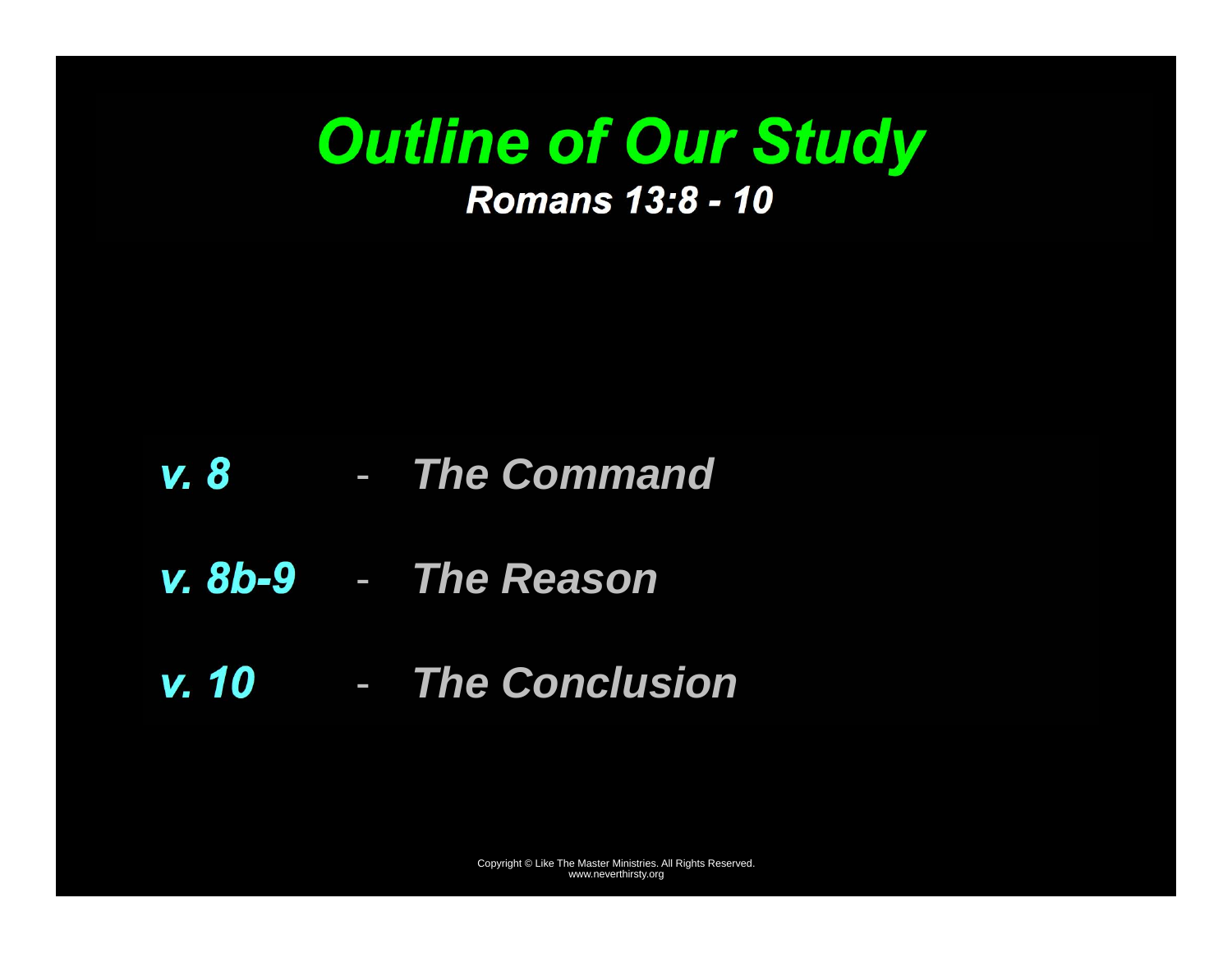



### *opheilo = "to owe, to be in debt, to be obligated to pay"*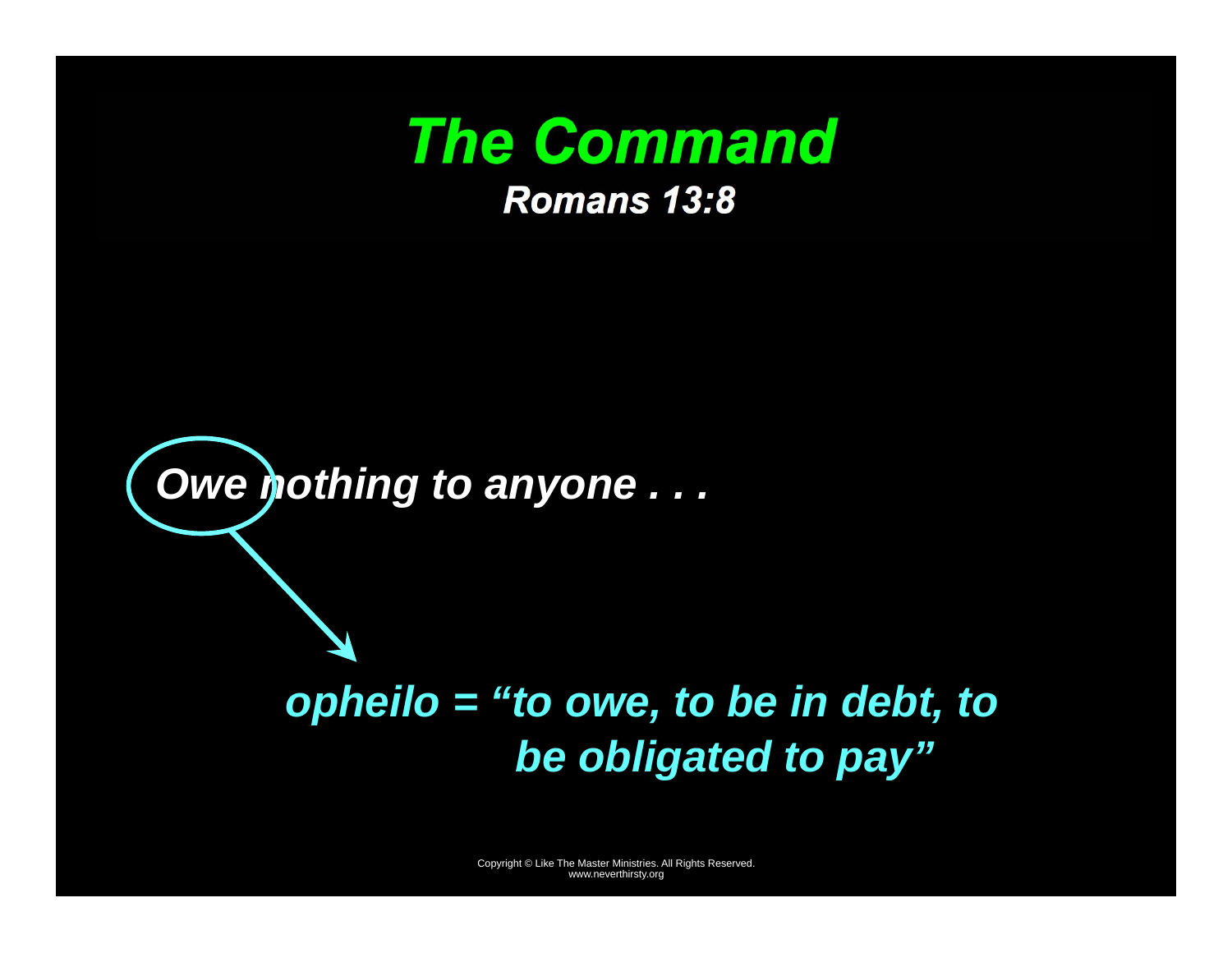

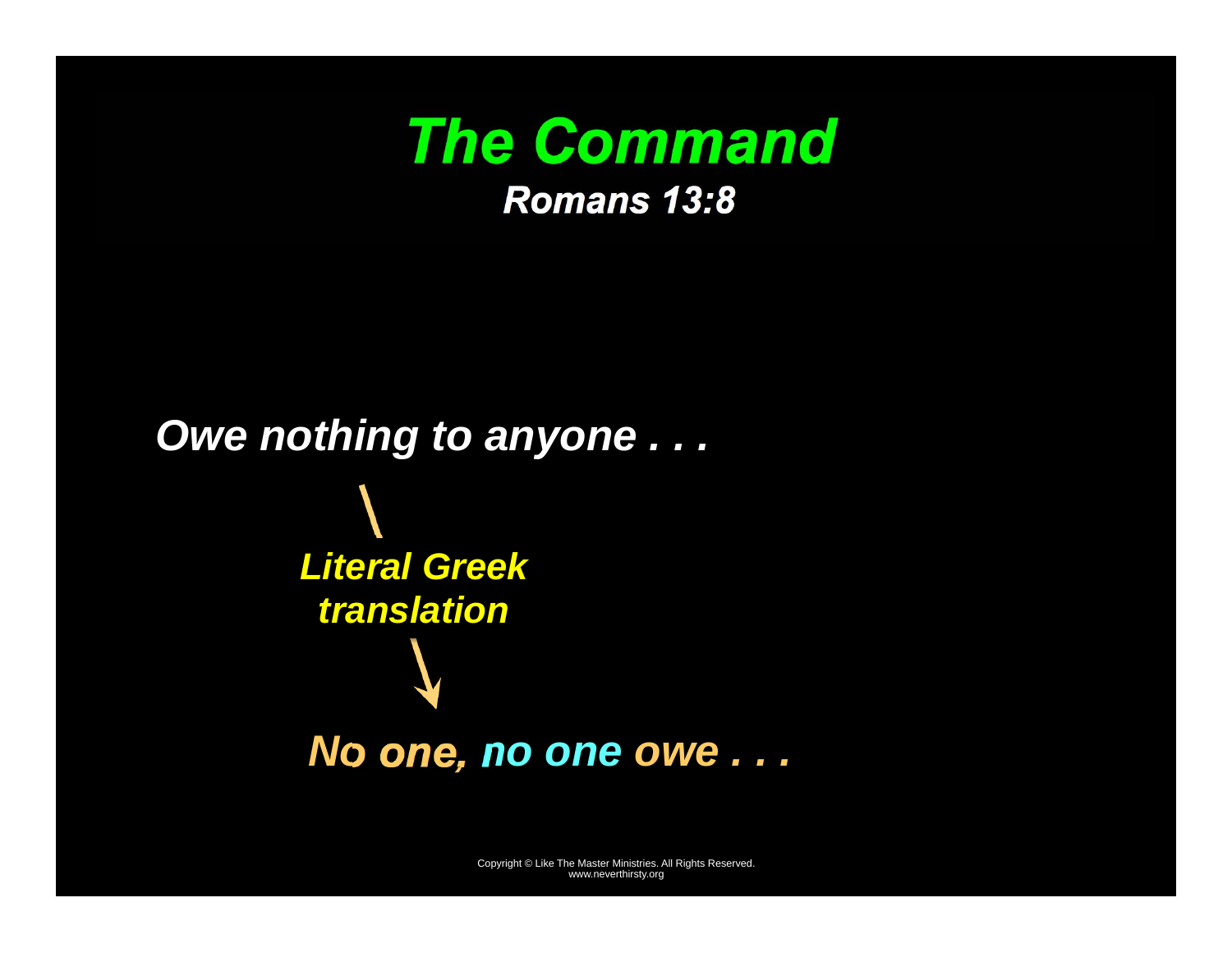### *View #1 Of Command Romans 13:8*

#### *View 1*  -*Owe nothing*

#### *View 2*  -*Owe no one anything*

*Ps. 37:21 Ps. 22:7 Ex. 22:25 Deut. 15:1-11 Matt. 5:42*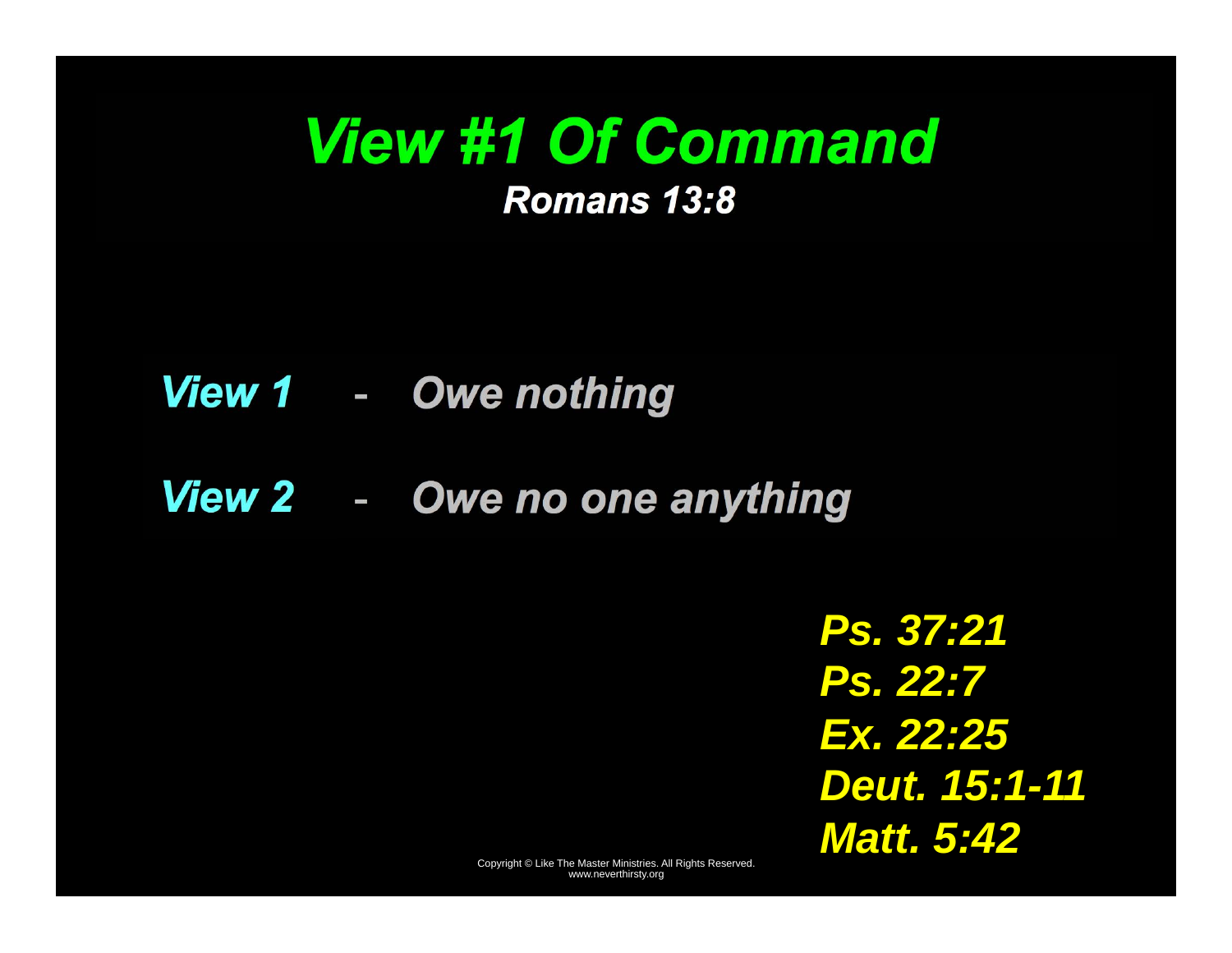## *View #1 Of Command*

#### *Romans 13:8*

- *View 1*  -*Owe nothing*
- *View 2*  -*Owe no one anything*
- *View 3*  - *Owe none anything. Love one another.*
- *View 4* -*Let no debt remain outstanding*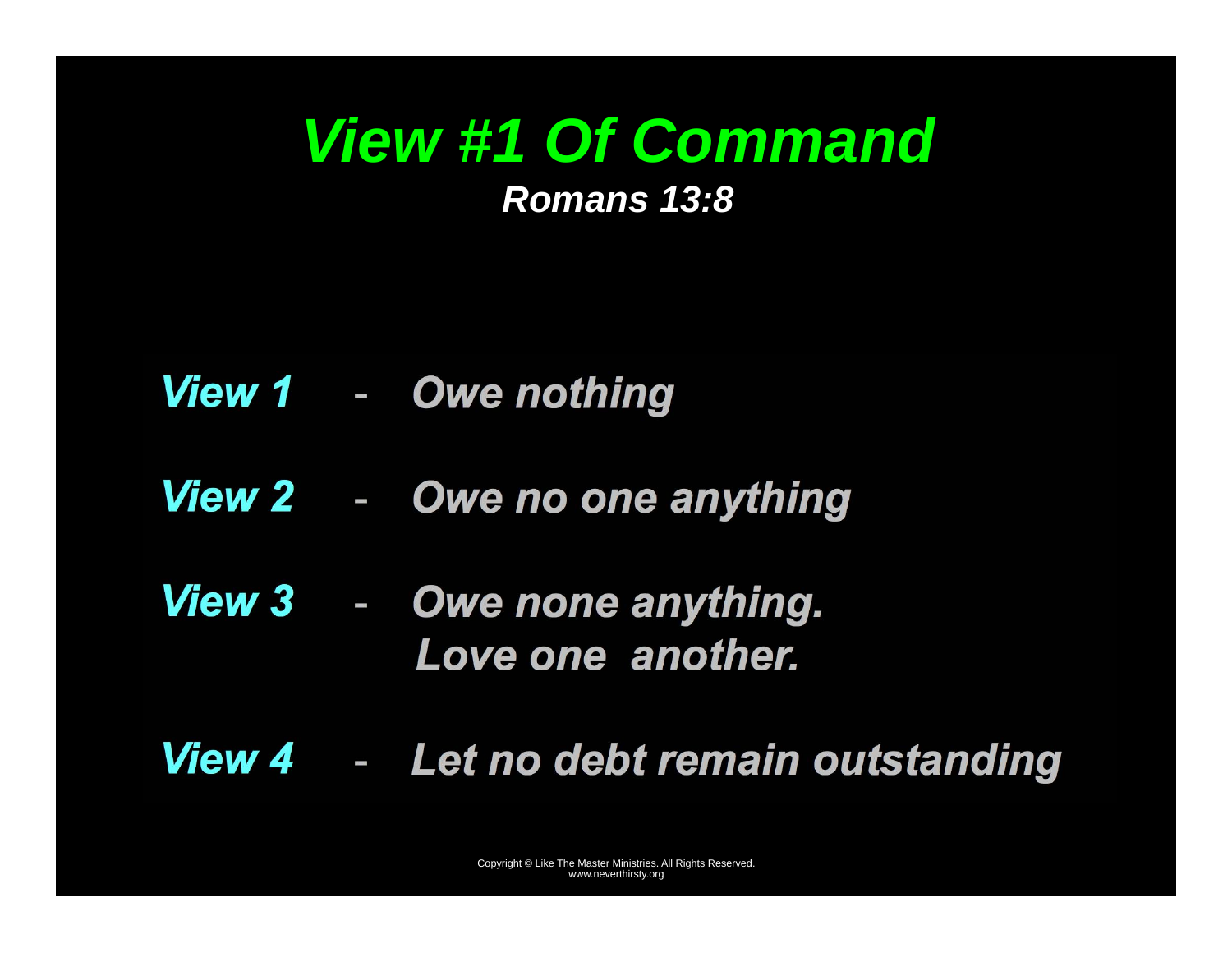# *The Outstanding*  **Debt That Never** *Expires Is To Love*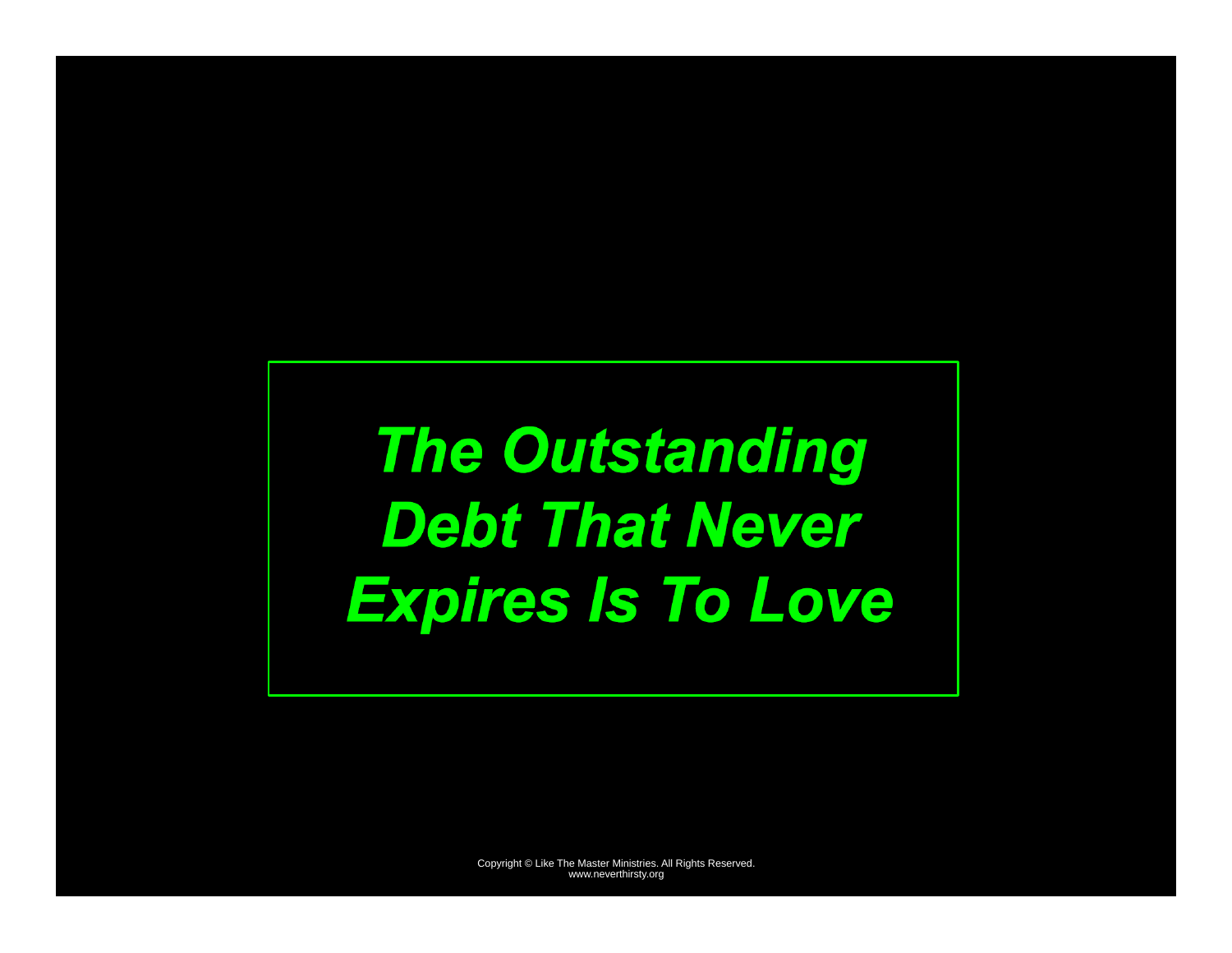## *Greek Words For Neighbor Romans 13:8 - 10*

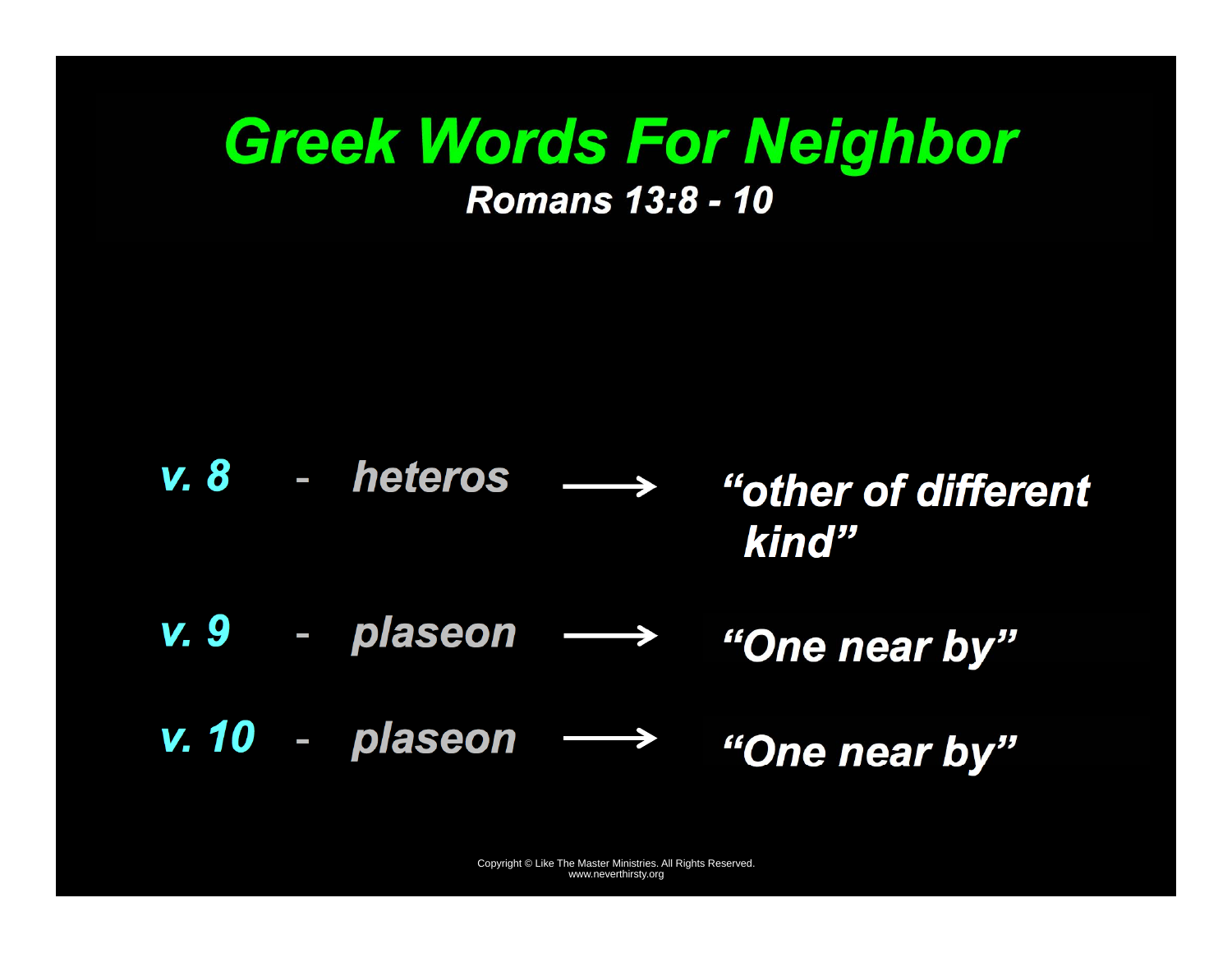# *You Shall Love Your Neighbor*

#### *Romans 13:9*



- *#7*  -*Not commit adultery*
- *#6*  - *Not commit murder*
- *#8*  - *Not steal*
- *#10* - *Not covet*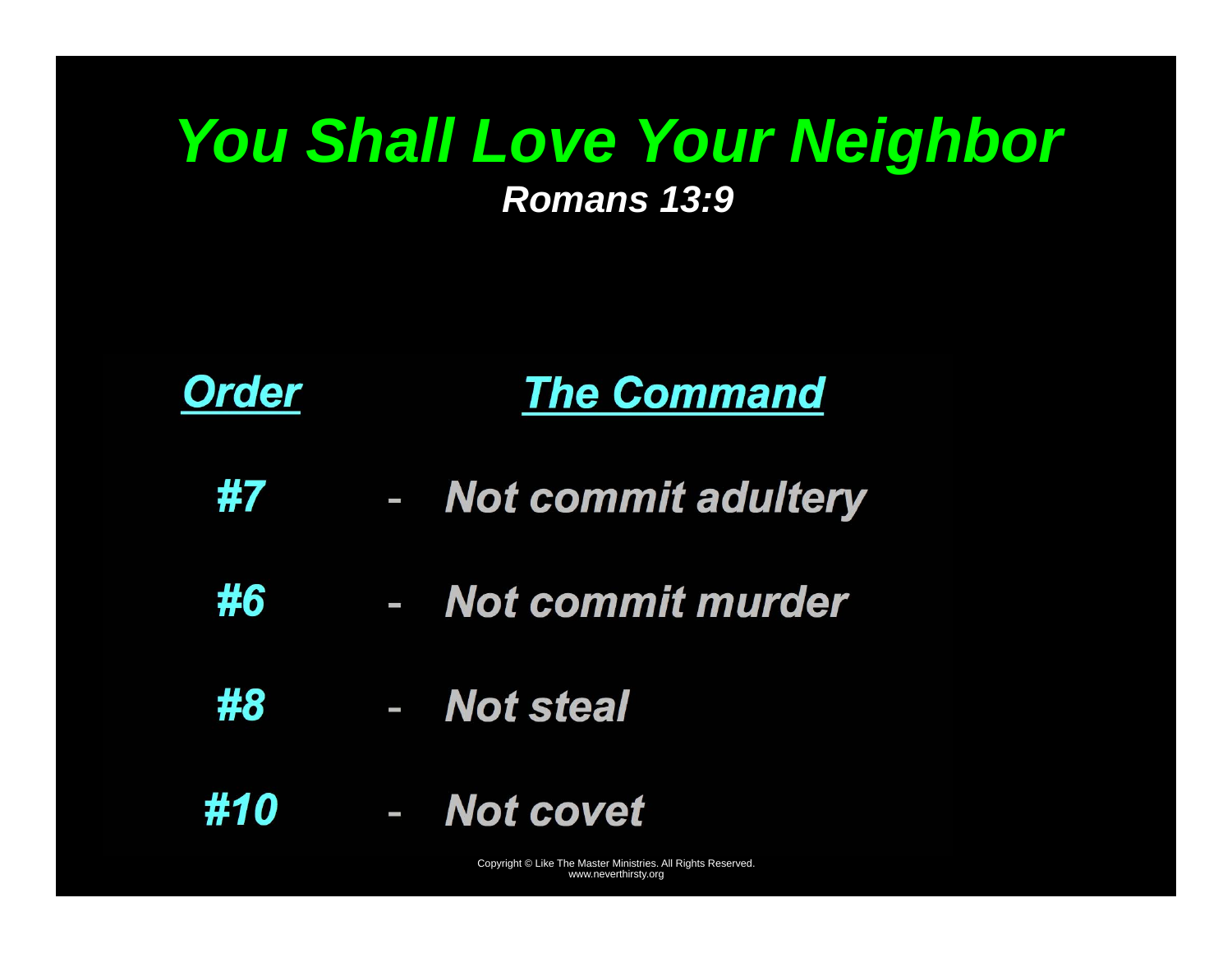### *You Shall Love Your Neighbor Romans 13:9*



- *#7*  -*Not commit adultery*
- *#6*  - *Not commit murder*
- *#8*  - *Not steal*

*#10* - *Not covet* 

*Matt. 22:39 James 2:8*